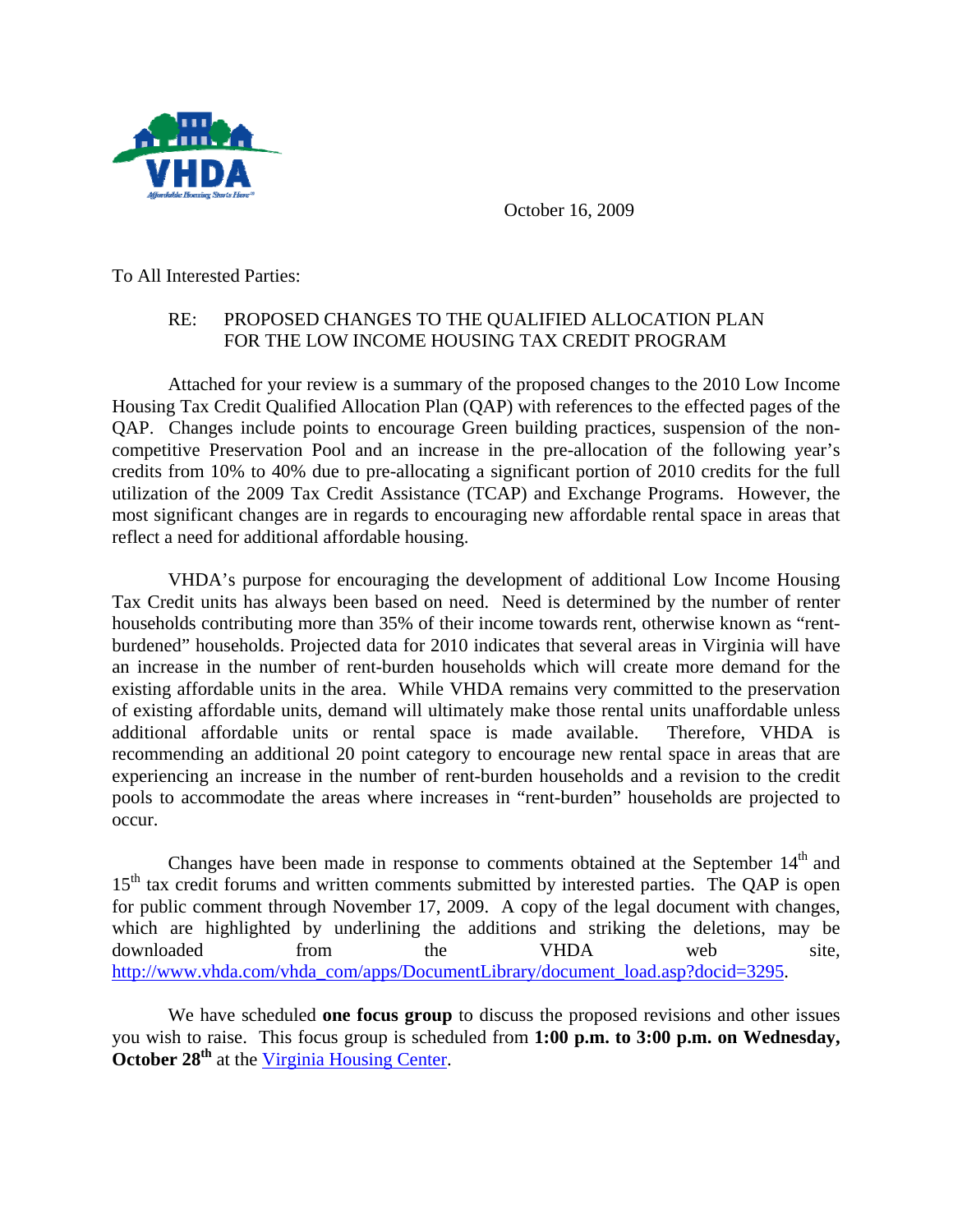Proposed Changes to the 2010 QAP October 16, 2009 Page 2

The more formal **public hearing** for the proposed QAP will be held at VHDA on **Tuesday, November 17<sup>th</sup> at 10:00 a.m.** If you wish to endorse the proposed changes or make other recommendations, these comments must be made at the public hearing or be received by VHDA **in writing prior to the close of the public hearing (approximately 10:30 am) on November 17, 2009**.

After changes to the QAP have been finalized at the December 2, 2009, VHDA Board of Commissioners meeting, we expect to conduct application How-to-Apply workshops beginning on Wednesday, January 6, 2010. The 2010 tax credit schedule is also posted on the VHDA web site. The tentative application deadline is March 12, 2010.

We look forward to receiving your comments on the proposed changes to the 2010 Plan by November 17, 2009. **If you would like to attend the focus group please register by sending an email to Debbie Griner at [debbie.griner@vhda.com](mailto:debbie.griner@vhda.com) or call her at (804) 343- 5518.** If you have any questions, please call me at (804) 343-5786.

Sincerely,

 James M. Chandler Director of LIHTC Programs

Enclosure